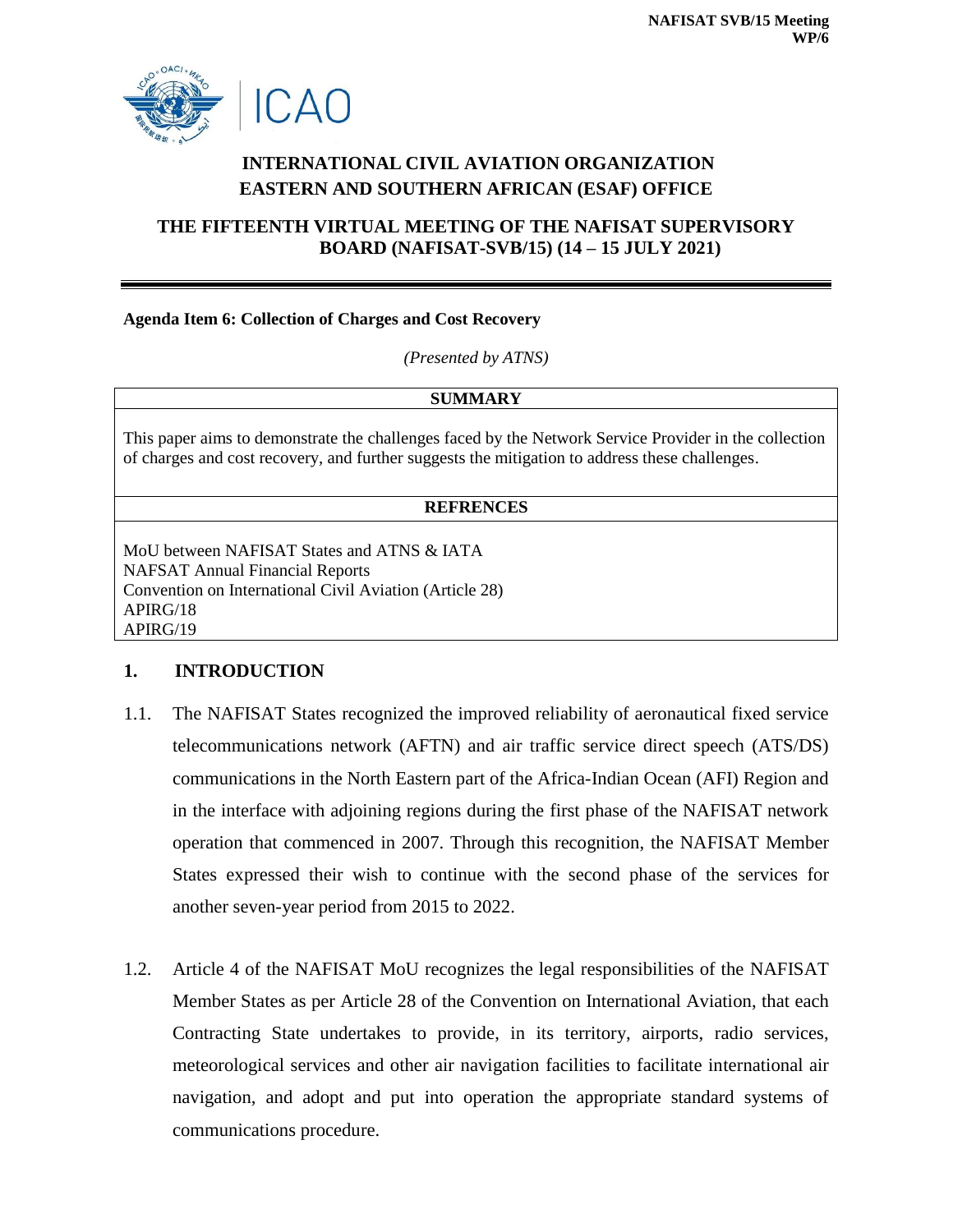1.3. Section 2 of Article 7 of the NAFISAT MoU requires that Member States will publish appropriate aeronautical information to inform the airspace users of the charges and that the same will be collected directly by the Network Service Provider.

## **2. DISCUSSION**

- 2.1. The key limitation of Section 2 of Article 7 of the NAFISAT MoU is that the provision does not prescribe what the appropriate aeronautical information to be published by the Member States is. This limitation has created room for inconsistent publication of aeronautical information by the Member States. This has resulted in Operators in some Member States not acknowledging services provided by the Network Service Provider and in turn not willing to pay for the services.
- 2.2. Furthermore, the same provision under Section 2 of Article 7 does not provide a standardized framework under which the Member States are to publish the aeronautical information. This has resulted in inconsistent publication of aeronautical information across the Member States and confusion of Operators as far as applicability of the aeronautical information is concerned.
- 2.3. All the issues raise above continue to threaten the financial sustainability of the NAFISAT network as the debt position is not getting any better. Below is an illustration of the bad debt over the duration of the MoU to 2019.



Figure 1: NAFISAT Bad Debt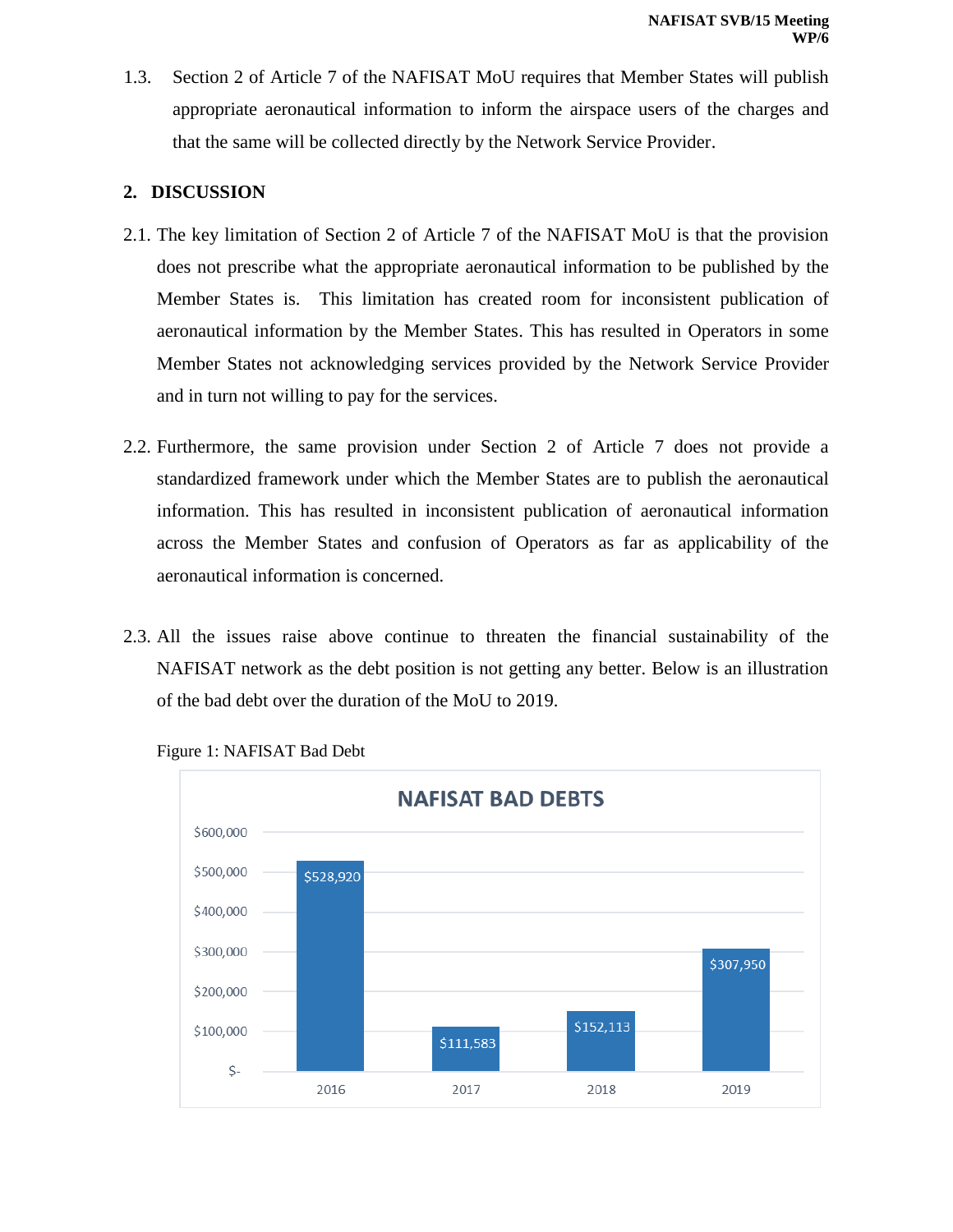- 2.4. In resolving the current bad debt position of the NAFISAT network, the Fourteenth NAFSAT Supervisory Board Meeting held in Egypt in 2019 resolved that:
	- 2.4.1. Member States will publish aeronautical information in line with the Airac cycle
	- 2.4.2. The content of the aeronautical information publication to be standardized across all Member States as per template attached as **Annexure A**.
	- 2.4.3. Member States to furnish the Network Service Provider with a copy of the aeronautical information publication, for record purposes and presentation to Operators when the need arises.
	- 2.4.4. Member States to appoint Focal Points and submit their names and contact details to the Network Service Provider by no later than 13 December 2019.
	- 2.5. To date, some Member States are yet to implement the resolution of the Fourteenth NAFSAT Supervisory Board Meeting and this continues to strain the financial sustainability of the network. Below is a graphical representation of the status of compliance of the Member States.

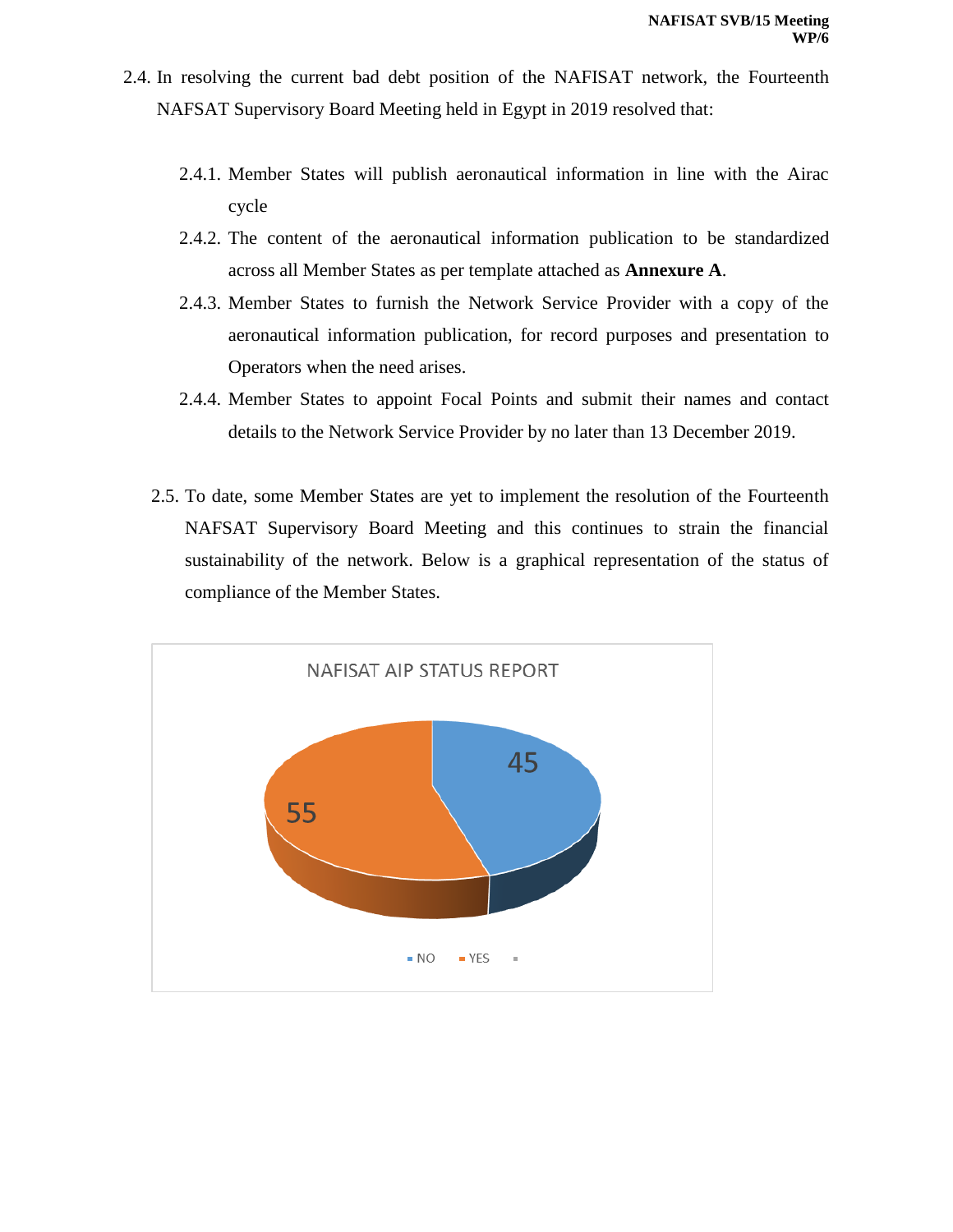### **3. ACTION BY THE MEETING**

3.1 The meeting is invited to note the content of this Working Paper and urge all NAFISAT Member States to comply with the resolution of the Fourteenth NAFISAT Supervisory Board Meeting by ensuring the aeronautical publication of NAFISAT Charges within their territories.

**-END-**